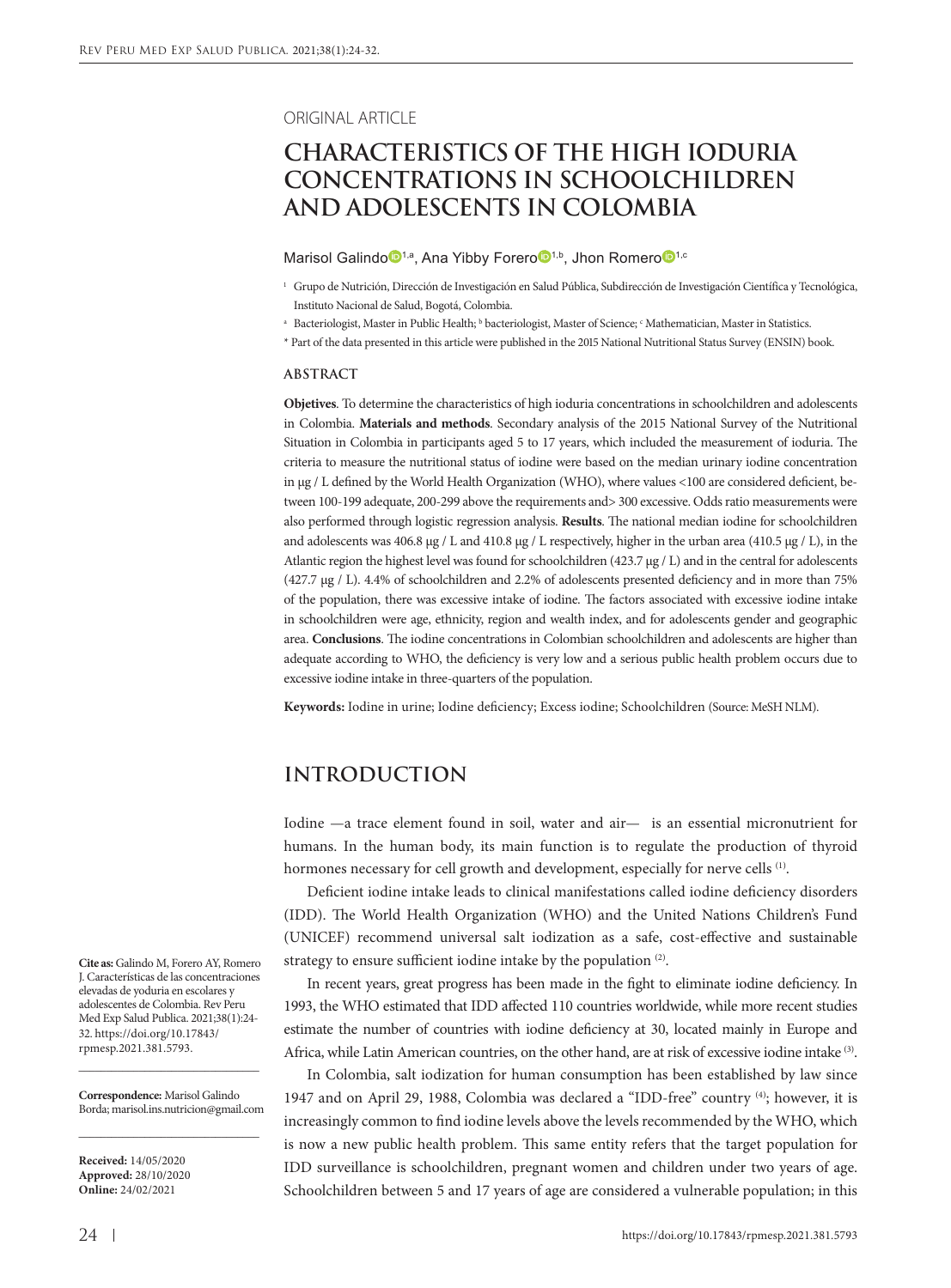regard, a higher prevalence of goiter has been reported in children between 8 and 10 years of age  $(5-6)$ .

Ingesting high doses of iodine is associated with hypothyroidism in susceptible patients, including those with autoimmune thyroid disease, subacute thyroiditis, postpartum thyroiditis; and with hyperthyroidism in patients with risk factors including nontoxic or diffuse nodular goiter and latent Graves' disease (7). In Colombia, specific studies have been carried out in places such as Popayán (n=139) where a median ioduria of 510.3 μg/L was found (8) and in Quindío (n=444) where severe deficiencies (rural areas) and excessive iodine intake (urban population) were found (9). In 2002, a sentinel study showed that 85% of the national population had an excessive iodine intake (1) and recently in the Survey of the Nutritional Situation of Colombia 2015, the information on the nutritional status of iodine in the Colombian population was updated and the situation of iodine excess in Colombian schoolchildren and adolescent population was restated.

This study aims to describe the characteristics of elevated iodine concentrations in schoolchildren and adolescents in Colombia.

### **MATERIALS AND METHODS**

#### **Design and study population**

The information from the schoolchildren and adolescents included in our sample was taken from the vitamins and minerals component of the National Survey of Nutritional Status (ENSIN) conducted in 2015, a cross-sectional household survey, with a probabilistic sample design, stratified in several stages by clusters, comprising 238 primary sampling units and 295 municipalities. This survey was conducted in 44,000 households; the population sample consisted of 22,704 schoolchildren and 14,106 adolescents, of which 16,151 schoolchildren and 6,388 adolescents were part of the subsample for ioduria determination (10).

#### **Determination of ioduria**

After filling out the informed consent form, each participant was given a container to collect 15 mL of urine at any time of the day. Later, 3 drops of hydrochloric acid were added to these 15 mL to avoid bacterial proliferation, the samples were initially refrigerated and subsequently frozen at -20 °C until they were processed in the nutrition laboratory of the Instituto Nacional de Salud (INS). The determination of iodine concentration in urine was carried out by spectrophotometry using ammonium persulfate,

### **KEY MESSAGES**

**Motivation for the study:** For two decades and until the 2015 National Survey of the Nutritional Situation in Colombia, no population studies had been conducted to account for ioduria concentrations in schoolchildren and adolescents.

**Main findings:** It is evidenced that less than 5% have deficiency and more than 75% have excessive iodine intake and that it is associated with some sociodemographic characteristics.

**Implications:** It is recommended to revise the salt fortification regulation to reduce ioduria levels to those suggested by WHO.

and the Sandell-Kolthoff reaction modified by Pino and collaborators (11).

The epidemiological criteria for measuring nutritional iodine status were based on the median urinary iodine concentration in µg/L as defined by WHO, which describes that values <100 are considered deficient, between 100-199 are considered as adequate iodine nutrition, 200-299 are above requirements and >300 represents an excessive iodine intake (12).

#### **Variables**

For the sociodemographic analysis, variables of age, sex, region, area, wealth index and ethnicity were analyzed. Colombia has six defined regions: Caribbean, Central, Eastern, Amazon and Orinoco, Pacific and Bogota; this distribution was used for our study. Regarding ethnicity, three were defined: the first is the Afro-descendant population, which includes Black, Mulatto, Afro-Colombian, Afro-descendant and Palanquero de San Basilio or Raizales; the second is the indigenous population and the third corresponds to the rest of the population, which in Colombia is called "without ethnic belonging", who are people who don't identify themselves as any of the above. The wealth index corresponds to a measure that ranks households according to socioeconomic status, it is more of a structural measure (it does not measure income or consumption) (10).

### **Statistical analysis**

The level of iodine present in urine does not follow a normal distribution (Kolmogorov-Sminov test), therefore it was necessary to use the Mann-Whitney U test, also known as the Wilcoxon rank-sum test to determine whether the differences between the various subpopulations were statistically significant (13). The other indicator we analyzed was the proportion of excessive iodine intake. To test the null hypothesis of equality between the proportions of two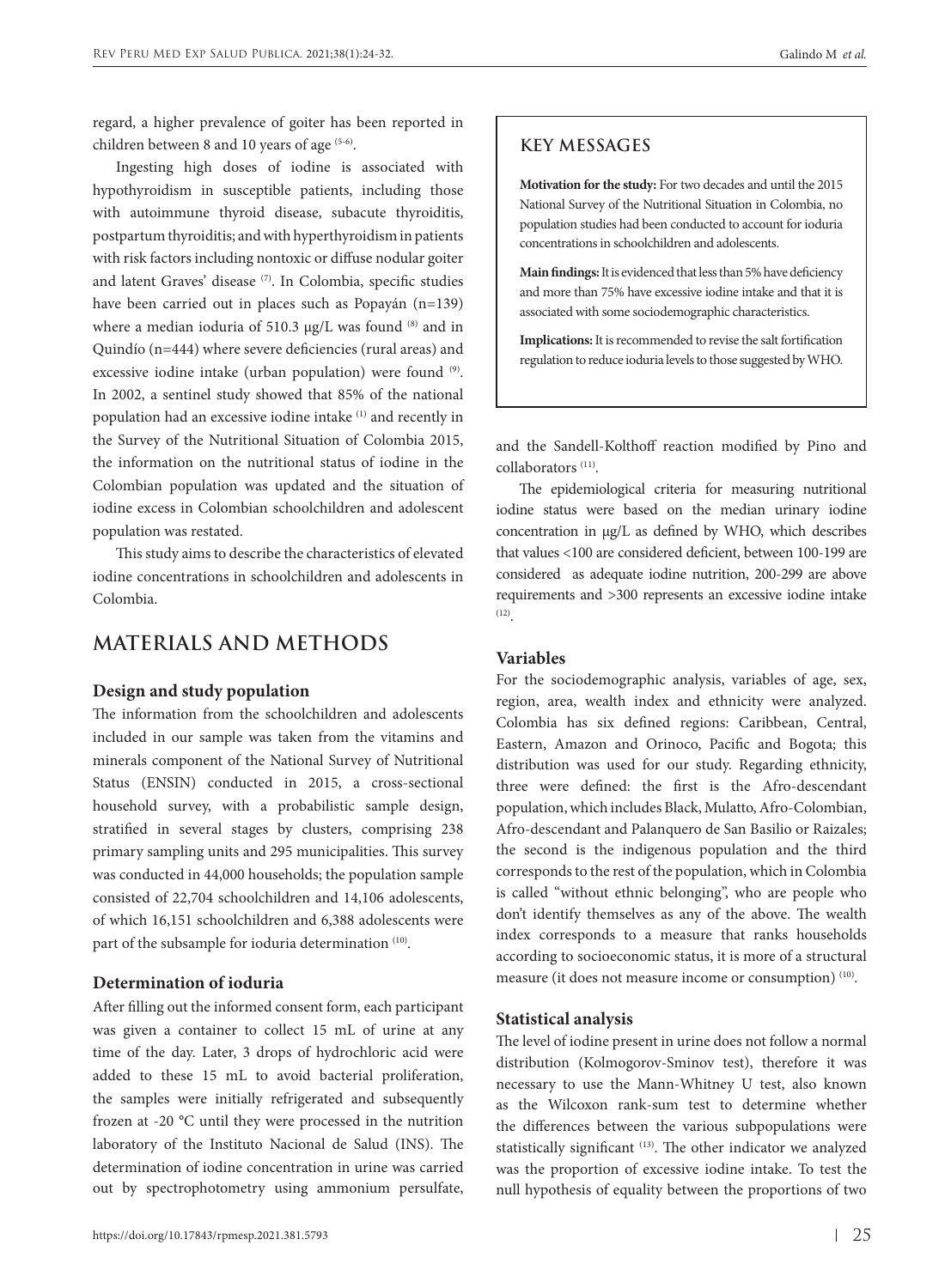subpopulations (sociodemographic variables), we used a statistic test with a standard normal distribution, taking into account that the sample size is sufficiently large. In all cases a significance level of 5% was considered, seeking to have a high level of precision for each estimate (14). The ioduria concentration is a continuous variable and what we intended to achieve with the estimation of the 25th, 50th and 75th percentiles was to have reference values to analyze the dispersion of the ioduria concentration. The values were calculated from the variable weighted by its corresponding expansion factor.

A logistic regression model was constructed to determine the contribution of sociodemographic variables to the probability of having an excessive iodine intake. This model was developed independently for the population group of schoolchildren and adolescents, and odds ratio (OR) values with 95% confidence intervals were obtained for each category of the independent variables. The reference categories of the variables were those with the highest prevalence (15). In the adjusted model, the variables of age and sex were selected, taking into account that as schoolchildren and adolescents become older, they are more exposed to iodine-source foods and to the addition of salt to food. Likewise, regarding sex, findings in Colombia have shown that female schoolchildren and adolescents also show a tendency to better dietary practices compared to males (10).

#### **Ethical considerations**

The ethics and research committees of the Instituto Nacional de Salud endorsed this study. The Scientific, Technical and Administrative Norms for Health Research were taken into account, for a minimum risk study in human beings, as established in resolution 008430 of 1993, of the Ministry of Health of the Republic of Colombia, and the regulations for health research studies, established in the Declaration of Helsinki in 1964 and its revisions.

## **RESULTS**

A total of 16,151 schoolchildren between 5 and 12 years of age were evaluated, and we found that the distribution by sex was greater in males (52.3%) compared to females; most of the schoolchildren resided in urban areas (70.1%), 54.2% belonged to households classified in the lowest wealth quartile and 78.8% were self-recognized as not belonging to an ethnic group (Table 1).

Of the 6,388 adolescents aged 13 to 17 years, 56.7% were male; 72.1% and 25.2% resided in the urban area and the central region, respectively; 73.8% belonged to households classified in the lowest and low wealth quartiles and the majority (81.5%) were self-recognized as having no ethnic affiliation (Table 2).

On the other hand, we observed that the medians of ioduria for schoolchildren are different by sex, it was higher in males (415  $\mu$ g/L). When comparing by age, boys and girls from 8 to 12 years old showed significantly higher medians than those found in children from 5 to 7 years old; regarding geographic area, we found that the median was higher in those from urban areas (410.5  $\mu$ g/L) when compared to those from rural areas (p=0.005). Regarding the regions, we found that the Atlantic region had the highest median  $(423.7 \mu g/L)$ and the Pacific region the lowest (381.2 µg/L) (p=0.001). By wealth index and ethnicity, those belonging to the lowest quartile and indigenous people were those with the lowest medians, with 400.6 µg/L and 349.3 µg/L respectively, and with statistically significant differences (p=0.001) (Table 1).

In adolescents aged 13 to 17 years (Table 2), the median ioduria levels between males and females showed statistically significant differences (p=0.001), it was found to be higher in males (426.4 µg/L). By age and geographic area, no significant differences were found. By region, statistical differences were observed between the medians of those from the Central region (427.7 µg/L) and those from other regions (p=0.001). The lowest medians were found in the indigenous population (370 µg/L).

According to our results, 4.4% of schoolchildren had ioduria levels below 100 µg/L, corresponding to deficiency; of these, 2.1% had ioduria levels between 50 and 99 µg/L and 2.2% between 20 and 49 µg/L, corresponding to mild and moderate deficiency, respectively. On the other hand, 13.0% of these children had concentrations between 200 and 299 µg/L, which is considered to be at risk of excessive intake; however, the highest percentage of schoolchildren (75.2%) presented ioduria higher than 300 µg/L, which is considered as excessive iodine intake.

In the group of adolescents, 2.8% presented ioduria lower than 100 µg/L, which is considered as deficiency, of these, 1.2% had ioduria levels between 50 and 99 µg/L which correspond to mild deficiency and 1.6% between 20 and 49 µg/L, which correspond to moderate deficiency. Of these adolescents, 12.4% had concentrations between 200 and 299 µg/L and 78.4% had ioduria above 300 µg/L, which is considered as risk of excessive iodine intake and excessive iodine intake, respectively.

When analyzing children with ioduria higher than 300 µg/L, we found that three out of four school children had this condition with statistically significant differences by sex (p=0.01), where boys showed three percentage points more (76.5%) compared to girls. By age, statistically significant differences (p=0.001) were found between 7-year-old children who showed the lowest prevalence (72.2%) of elevated ioduria compared to 12-year-old children (79.0%). Regarding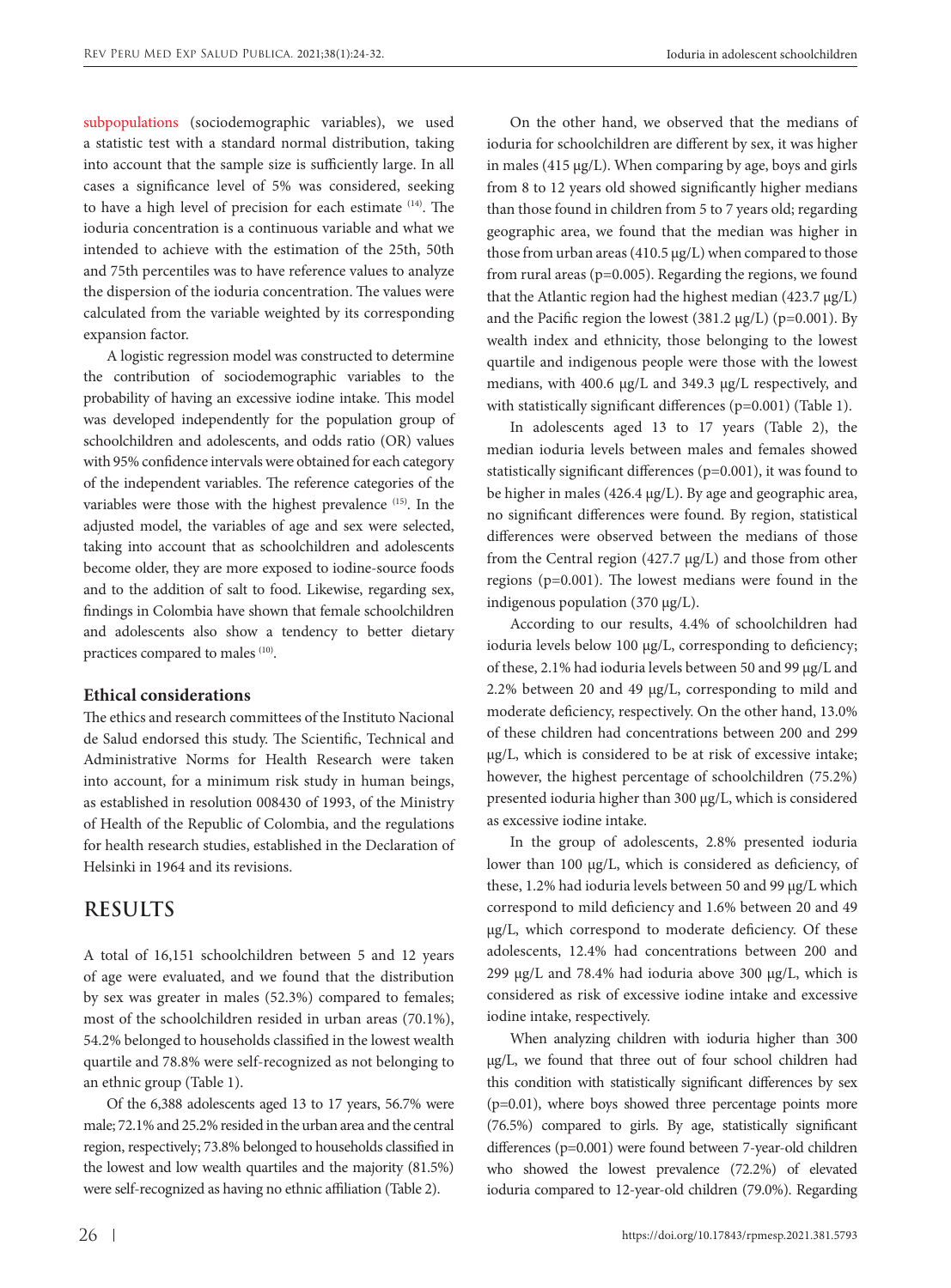| Characteristics          | $\mathbf n$ | Proportion % | Median $(\mu g/L)$ | 25 Percentile $(\mu g/L)$ | 75 Percentile (µg/L) | p Value* |
|--------------------------|-------------|--------------|--------------------|---------------------------|----------------------|----------|
| Sex                      |             |              |                    |                           |                      |          |
| Male                     | 8,441       | 52.3         | 415.0              | 307.0                     | 485.8                | 0.001    |
| Female                   | 7,710       | 47.7         | 394.8              | 292.6                     | 470.4                |          |
| Age in years             |             |              |                    |                           |                      |          |
| 5                        | 2,134       | 13.2         | 392.5              | 287.7                     | 475.0                |          |
| 6                        | 1,886       | 11.7         | 399.0              | 296.2                     | 479.7                |          |
| 7                        | 1,990       | 12.3         | 399.3              | 275.8                     | 475.0                |          |
| 8                        | 1,999       | 12.4         | 412.2              | 307.5                     | 481.3                | 0.001    |
| 9                        | 2,084       | 12.9         | 410.9              | 313.4                     | 481.2                |          |
| 10                       | 1,944       | 12.0         | 410.3              | 292.8                     | 474.8                |          |
| 11                       | 2,103       | 13.0         | 409.5              | 304.9                     | 488.9                |          |
| 12                       | 2,011       | 12.5         | 410.0              | 319.0                     | 482.0                |          |
| Area                     |             |              |                    |                           |                      |          |
| Urban                    | 11,319      | 70.1         | 410.5              | 311.0                     | 482.0                | 0.005    |
| Rural                    | 4,832       | 29.9         | 393.7              | 272                       | 472.1                |          |
| Region                   |             |              |                    |                           |                      |          |
| Atlantic                 | 3,529       | 21.9         | 423.7              | 324.9                     | 494.0                |          |
| Oriental                 | 2,543       | 15.7         | 390.2              | 279.5                     | 476.0                |          |
| Orinoquía and Amazonia   | 2,878       | 17.8         | 390.2              | 274.3                     | 455.4                | 0.001    |
| Bogotá                   | 961         | 6.0          | 400.4              | 309.9                     | 471.3                |          |
| Central                  | 3,714       | 23.0         | 419.5              | 311.0                     | 490.0                |          |
| Pacific                  | 2,526       | 15.6         | 381.2              | 268.6                     | 455.2                |          |
| Wealth index             |             |              |                    |                           |                      |          |
| Lowest quartile          | 8,761       | 54.2         | 400.6              | 283.5                     | 478.5                |          |
| Low quartile             | 3,748       | 23.2         | 411.3              | 310.8                     | 481                  | 0.001    |
| Middle quartile          | 2,427       | 15.0         | 405.6              | 318                       | 477.5                |          |
| High quartile            | 1,215       | 7.5          | 412.0              | 316.3                     | 481.3                |          |
| Ethnicity                |             |              |                    |                           |                      |          |
| Afro descendant          | 1,655       | 10.2         | 402.9              | 284.4                     | 474.8                |          |
| Indigenous               | 1,630       | 10.1         | 349.3              | 174.0                     | 450.9                | 0.001    |
| Without ethnic belonging | 12,722      | 78.8         | 409.4              | 308.0                     | 481.3                |          |
| Total                    | 16,151      | 100          | 406.8              | 301.0                     | 479.2                |          |

**Table 1.** Socio-demographic characteristics and distribution of median ioduria in the Colombian schoolchildren population aged 5 to 12 years.

\*Mann Whitney U-test

geographic area, prevalence was higher in urban (77.2%) than in rural areas (p=0.001). Schoolchildren from the lowest wealth quartile showed the lowest medians (72.0%), while in the other quartiles prevalence ranged from 76.5% to 78.4%. We observed significant differences by region between schoolchildren with medians classified as excessive iodine intake in the Atlantic region (79.6%) and those found in the Pacific region (69.3%) where the lowest percentage (69.3%) was obtained; there were no statistically significant differences between Bogota and the Central region (Table 3).

In adolescents aged 13 to 17 years, significant differences were found by sex and geographic area with respect to excessive

iodine intake; when comparing by age, significant differences (p=0.039) were only observed between adolescents aged 14 years, who had the highest prevalence (81.0%) and those aged 16 years, with the lowest percentage (75.8%). By region, no significant differences were found; by wealth index, we found that the lowest quartile showed the lowest prevalence (76.5%) and the highest quartile the highest (81.5%). By ethnicity, those self-recognized as not belonging to an ethnic group had the highest prevalence (79.1%) compared to 66.5% (p=0.05) among indigenous people (Table 4).

The results of applying the logistic model in the population aged 5 to 12 years (Table 5), showed that the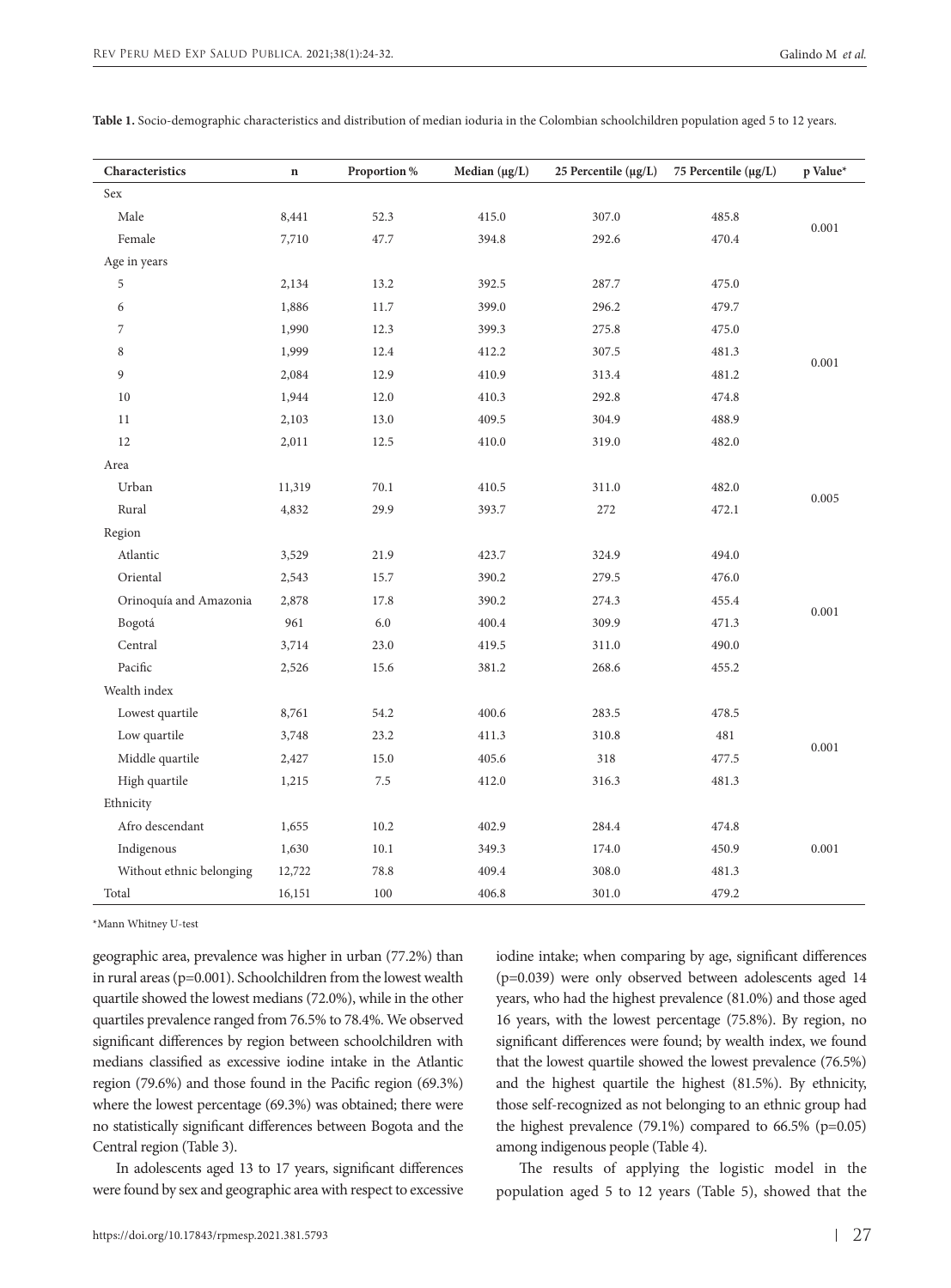| Characteristics          | $\mathbf n$ | Proportion (%) | Median $(\mu g/L)$ | Percentile $25 \, (\mu g/L)$ | Percentile 75 $(\mu g/L)$ | p Value* |
|--------------------------|-------------|----------------|--------------------|------------------------------|---------------------------|----------|
| Sex                      |             |                |                    |                              |                           |          |
| Male                     | 3,622       | 56.7           | 426.4              | 337.0                        | 492.6                     |          |
| Female                   | 2,766       | 43.3           | 398.0              | 303.0                        | 471.0                     | 0.001    |
| Age in years             |             |                |                    |                              |                           |          |
| 13                       | 1,372       | 21.5           | 399.6              | 310.7                        | 484.1                     |          |
| 14                       | 1,247       | 19.5           | 419.8              | 333.0                        | 487.4                     |          |
| 15                       | 1,309       | 20.5           | 412.8              | 329.0                        | 484.0                     | 0.355    |
| 16                       | 1,322       | 20.7           | 415.2              | 304.4                        | 484.7                     |          |
| 17                       | 1,138       | 17.8           | 403.2              | 321.6                        | 480.0                     |          |
| Area                     |             |                |                    |                              |                           |          |
| Urban                    | 4,607       | 72.1           | 416.4              | 325.4                        | 485.9                     |          |
| Rural                    | 1,781       | 27.9           | 396.2              | 293.6                        | 475.0                     | 0.086    |
| Region                   |             |                |                    |                              |                           |          |
| Atlantic                 | 1,329       | 20.8           | 408.9              | 319.0                        | 492.8                     |          |
| Oriental                 | 1,083       | 17.0           | 413.3              | 322.0                        | 478.0                     |          |
| Orinoquía and Amazonia   | 1,055       | 16.5           | 404.9              | 306.8                        | 466.9                     | 0.001    |
| Bogotá                   | 411         | 6.4            | 410.7              | 320.5                        | 484.1                     |          |
| Central                  | 1,614       | 25.3           | 427.7              | 330.1                        | 496.3                     |          |
| Pacific                  | 896         | 14.0           | 394.9              | 299.4                        | 466.0                     |          |
| Wealth index             |             |                |                    |                              |                           |          |
| Lowest quartile          | 3,211       | 50.3           | 403.7              | 309.0                        | 482.0                     |          |
| Low quartile             | 1,502       | 23.5           | 420.8              | 333.1                        | 488.8                     | 0.002    |
| Middle quartile          | 1,057       | 16.5           | 400                | 304.0                        | 479.0                     |          |
| High quartile            | 618         | 9.7            | 427                | 336.5                        | 484.1                     |          |
| Ethnicity                |             |                |                    |                              |                           |          |
| Afro descendant          | 558         | 8.8            | 411.0              | 316.4                        | 489.1                     |          |
| Indigenous               | 567         | 9.0            | 370.0              | 258.3                        | 457.4                     | 0.001    |
| Without ethnic belonging | 5,210       | 82.2           | 412.3              | 320.5                        | 484.1                     |          |
| Total                    | 6,388       | 100            | 410.8              | 318.0                        | 484                       |          |

**Table 2.** Sociodemographic characteristics and distribution of median ioduria in the Colombian adolescent population aged 13 to 17 years.

\*Mann Whitney U-test

variables that are related to excessive iodine intake were geographic region, ethnicity, region and the wealth quartile. What we identified is that the population located in the rural area and indigenous people have a lower probability of having excessive iodine intake, while those located in the Atlantic region and belonging to the middle and high wealth quartile, present a higher probability of having this condition. On the other hand, in adolescents, the significant variables related to medians greater than 300 μg/L were geographic area and ethnicity, where the population located in the rural area and indigenous people presented lower probability of having excessive iodine intake (Table 6).

## **DISCUSSION**

This is the first time in approximately two decades that a population-based study with national representativeness and regional differentiation has been carried out in Colombia to measure urinary iodine levels in schoolchildren and adolescents. Ioduria is the standard indicator defined by WHO to monitor iodine status, taking into account that more than 90% of the iodine consumed is excreted in the urine.

This study showed that Colombia has a prevalence of total iodine deficiency similar to the data obtained from countries such as Cuba, with 6.4% (16). This situation is not comparable with studies carried out in more than 50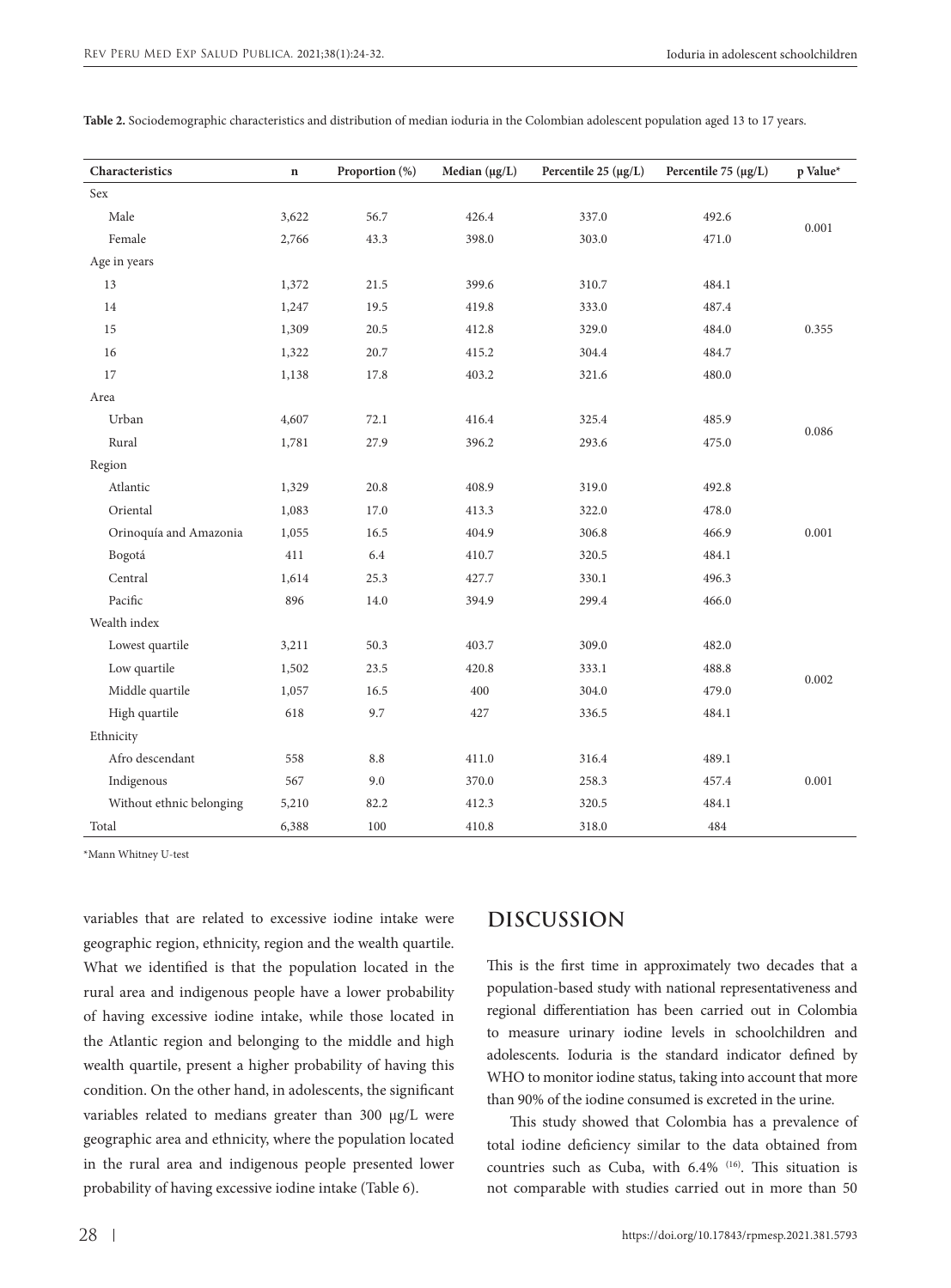| Characteristics           | $N^*$  | Prevalence | 95% CI    |  |  |  |
|---------------------------|--------|------------|-----------|--|--|--|
| Sex                       |        |            |           |  |  |  |
| Male                      | 8,441  | 76.5       | 74.9-78.0 |  |  |  |
| Female                    | 7,710  | 73.8       | 72.1-75.5 |  |  |  |
| Age in years              |        |            |           |  |  |  |
| 5                         | 2,134  | 72.2       | 68.5-75.6 |  |  |  |
| 6                         | 1,886  | 74.6       | 71.5-77.5 |  |  |  |
| 7                         | 1,990  | 71.6       | 68.2-74.9 |  |  |  |
| 8                         | 1,999  | 76.5       | 73.0-79.6 |  |  |  |
| 9                         | 2,084  | 77.7       | 75.0-80.2 |  |  |  |
| 10                        | 1,944  | 73.9       | 70.7-76.9 |  |  |  |
| 11                        | 2,103  | 75.6       | 72.5-78.4 |  |  |  |
| 12                        | 2,011  | 79.0       | 76.5-81.4 |  |  |  |
| Area                      |        |            |           |  |  |  |
| Urban                     | 11,319 | 77.2       | 75.8-78.5 |  |  |  |
| Rural                     | 4,832  | 70.2       | 67.4-72.9 |  |  |  |
| Region                    |        |            |           |  |  |  |
| Atlantic                  | 3,529  | 79.6       | 77.3-81.7 |  |  |  |
| Oriental                  | 2,543  | 71.4       | 68.1-74.5 |  |  |  |
| Orinoquía and<br>Amazonia | 2,878  | 70.2       | 66.5-73.6 |  |  |  |
| Bogotá                    | 961    | 76.6       | 72.4-80.3 |  |  |  |
| Central                   | 3,714  | 77.4       | 75.4-79.2 |  |  |  |
| Pacific                   | 2,526  | 69.3       | 66.1-72.4 |  |  |  |
| Wealth index              |        |            |           |  |  |  |
| Lowest quartile           | 8,761  | 72.0       | 69.9-73.9 |  |  |  |
| Low quartile              | 3,748  | 76.5       | 74.5-78.4 |  |  |  |
| Middle quartile           | 2,427  | 78.4       | 76.1-80.6 |  |  |  |
| High quartile             | 1,215  | 78.1       | 73.9-81.7 |  |  |  |
| Ethnicity                 |        |            |           |  |  |  |
| Afro descendant           | 1,655  | 72.0       | 67.7-76.0 |  |  |  |
| Indigenous                | 1,630  | 59.3       | 49.7-68.2 |  |  |  |
| Without ethnic belonging  | 12,722 | 76.5       | 75.3-77.7 |  |  |  |
| Total                     | 16,151 | 75.2       | 74.0-76.4 |  |  |  |

**Table 3.** Prevalence of excessive iodine intake in Colombian schoolchildren aged 5 and 12 years old.

**Table 4.** Prevalence of excessive iodine intake in Colombian adolescents between 13 and 17 years of age.

**Characteristics N\* Prevalence 95% CI**

| Sex                      |       |      |           |
|--------------------------|-------|------|-----------|
| Male                     | 3,622 | 81.1 | 79.3-82.9 |
| Female                   | 2,766 | 75.5 | 72.7-78.0 |
| Age in years             |       |      |           |
| 13                       | 1,372 | 78.3 | 74.4-81.7 |
| 14                       | 1,247 | 81.0 | 77.7-83.8 |
| 15                       | 1,309 | 79.2 | 75.6-82.4 |
| 16                       | 1,322 | 75.8 | 71.8-79.4 |
| 17                       | 1,138 | 78.0 | 74.2-81.4 |
| Area                     |       |      |           |
| Urban                    | 4,607 | 79.9 | 78.1-81.7 |
| Rural                    | 1,781 | 74.1 | 70.6-77.3 |
| Region                   |       |      |           |
| Atlantic                 | 1,329 | 79.9 | 76.4-83.1 |
| Oriental                 | 1,083 | 79.0 | 75.2-82.4 |
| Orinoquía and Amazonia   | 1,055 | 76.8 | 70.9-81.8 |
| Bogotá                   | 411   | 78.8 | 73.6-83.1 |
| Central                  | 1,614 | 79.1 | 76.0-81.9 |
| Pacific                  | 896   | 74.7 | 70.3-78.7 |
| Wealth index             |       |      |           |
| Lowest quartile          | 3,211 | 76.5 | 74.0-78.8 |
| Low quartile             | 1,502 | 80.2 | 77.3-82.8 |
| Middle quartile          | 1,057 | 77.6 | 73.5-81.1 |
| High quartile            | 618   | 81.5 | 76.7-85.4 |
| Ethnicity                |       |      |           |
| Afro descendant          | 558   | 76.7 | 71.0-81.5 |
| Indigenous               | 567   | 66.5 | 57.5-74.4 |
| Without ethnic belonging | 5,210 | 79.1 | 77.4-80.7 |
| Total                    | 6,388 | 78.4 | 76.8-80.0 |

\* Number of records of the total sample used in the calculation of the prevalence indicator.

95% CI: 95% confidence intervals

countries in different parts of the world, both with marginal economies and in industrialized regions, where iodine deficiency is the most predominant public health problem (17). The prevalence of deficiency reported for Europe is 52.0%, followed by the Eastern Mediterranean (47.2%) and Africa (41.5%), the lowest percentages in descending order were for Southeast Asia, Western Pacific and the Americas (30.0%, 21.2% and 11.0%), respectively (18).

The findings in Colombia show a median ioduria considered by the WHO as excessive iodine intake, with results much higher than those reported in Venezuela<sup>(19)</sup>, Brazil<sup>(20)</sup> and Argentina<sup>(21)</sup>, places where the median ioduria is within the adequate ranges.

\* Number of records of the total sample used in the calculation of the prevalence indicator.

95% CI: 95% confidence intervals

Other studies, which even report lower medians than those found in this study, are still considered by the WHO as above the requirements, for example, a study of the department of Quindio (Colombia) with a median ioduria of 272μg/L<sup>(9)</sup>, Salvador where medians of 206 µg/L were obtained (22) or studies in Peru, which showed medians ranging from 258.5  $\mu$ g /L to 262.4  $\mu$ g/L <sup>(6-23)</sup>. Another example is the situation in Costa Rica  $(24)$ , which showed a median of 314  $\mu$ g/L which, although classified as excessive iodine intake by the WHO, is lower than the median found in Colombia.

There are few studies that report values higher than those from this study and that are classified by the WHO as excessive iodine intake, one of them was carried out in 139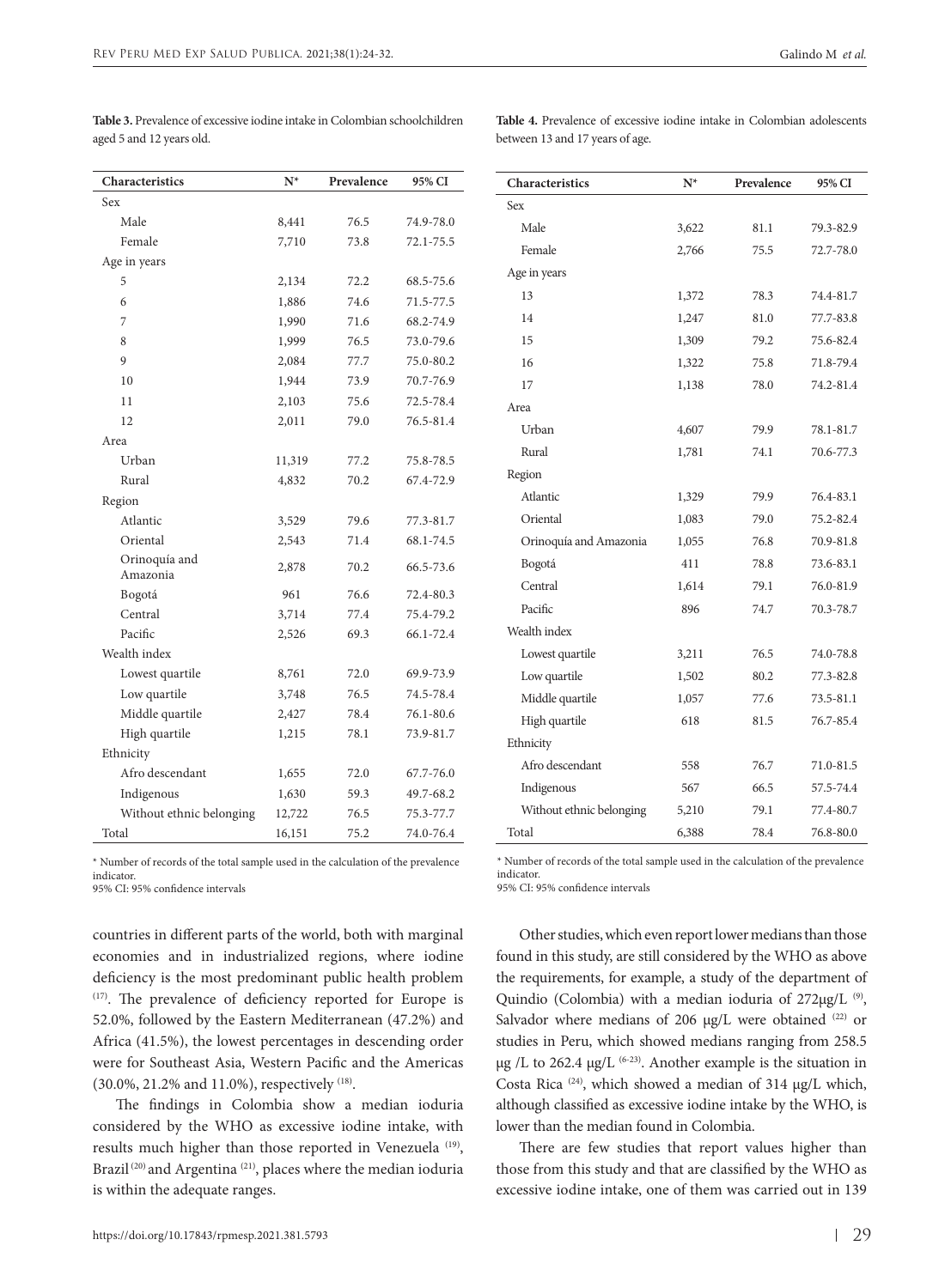| Variable                 | Crude OR | 95% CI        | Adjusted OR* | 95% CI        |
|--------------------------|----------|---------------|--------------|---------------|
| Age                      | 1.04     | $1.01 - 1.07$ | 1.04         | $1.01 - 1.07$ |
| Sex                      |          |               |              |               |
| Female                   | 1.00     |               | 1.00         |               |
| $\rm Male$               | 1.16     | $1.03 - 1.30$ | 1.16         | $1.03 - 1.30$ |
| Area                     |          |               |              |               |
| Urban                    | 1.00     |               | 1.00         |               |
| Rural                    | 0.70     | $0.59 - 0.82$ | 0.70         | $0.59 - 0.82$ |
| Ethnicity                |          |               |              |               |
| Afro descendant          | 1.00     |               | 1.00         |               |
| Indigenous               | 0.56     | $0.35 - 0.92$ | 0.57         | $0.35 - 0.93$ |
| Without ethnic belonging | 1,27     | $1.03 - 1.56$ | 1.27         | $1.03 - 1.56$ |
| Region                   |          |               |              |               |
| Other regions            | 1.00     |               | 1.00         |               |
| Atlantic                 | 1.40     | $1.19 - 1.63$ | 1.40         | 1.19-1.63     |
| Central                  | 1.17     | $1.02 - 1.33$ | 1.16         | $1.02 - 1.33$ |
| Wealth quartile          |          |               |              |               |
| Lowest quartile          | 1.00     |               | 1.00         |               |
| Low quartile             | 1.26     | $1.10 - 1.47$ | 1.27         | $0.99 - 1.35$ |
| Middle quartile          | 1.41     | $1.20 - 1.67$ | 1.41         | $1.20 - 1.67$ |
| High quartile            | 1.39     | 1.08-1.78     | 1.38         | 1.08-1.77     |

**Table 5.** Analysis of factors associated with excessive iodine intake according to sociodemographic characteristics in Colombian schoolchildren aged 5 to 12 years.

\* Adjusted for age and sex

OR: Odds ratio, 95% CI: 95% confidence intervals.

schoolchildren in Popayán, Colombia, where the median ioduria was 510.3  $\mu$ g/L<sup>(8)</sup>, as well as those from Paraguay that reported a median of 437  $\mu$ g/L <sup>(25)</sup>.

Different studies show that the increase in the medians could have different causes such as the addition of high levels of iodine to salt, high concentrations of iodine in drinking water, consumption of foods with high levels of iodine or other unstudied factors that could be influencing the excessive excretion of iodine in urine (26).

Several authors have defined that the most probable cause for this condition in the Colombian population is the high concentration of iodine defined in the Colombian regulation for salt fortification with iodine (8-9), which is between 50 and 100 mg/kg (27), considered at the Latin American level as one of the highest doses, compared to other countries such as Argentina, Peru, Uruguay and Mexico where the concentration of iodine is between 20-40 ppm <sup>(28)</sup> and well above the WHO recommendation<sup>(29)</sup>. China, for example, had a situation similar to what is happening in Colombia and reduced the concentration of iodine in salt, achieving a decrease in ioduria in schoolchildren between 8 and 10 years of age to such an extent that its median went from being classified by WHO as levels above the recommended levels to adequate levels (30).

In addition to the addition of salt in Colombia, data showed that males in both the schoolchildren and adolescent population showed higher median values considered as excessive iodine intake, which may be related to the higher dietary intake compared to females. Regarding the analysis by geographic area, our findings coincide with those reported by other studies, where it was found that the medians of ioduria are higher in schoolchildren living urban areas than those living in rural areas (9).

Regarding ethnicity and wealth index, it is not possible to make comparisons with other studies due to the lack of evidence from these analyses. But according to our results, there are more school children and adolescents with ioduria medians considered as excessive iodine intake among the population in the high wealth quartile and in the group with no ethnic affiliation. This could be related to eating habits, access to industrialized or processed foods for human consumption, being these the only ones covered by the salt iodization decree and that have additives such as calcium and potassium iodate, so salt is not the only source of iodine since drinking water includes in the potability process the addition of iodine (27).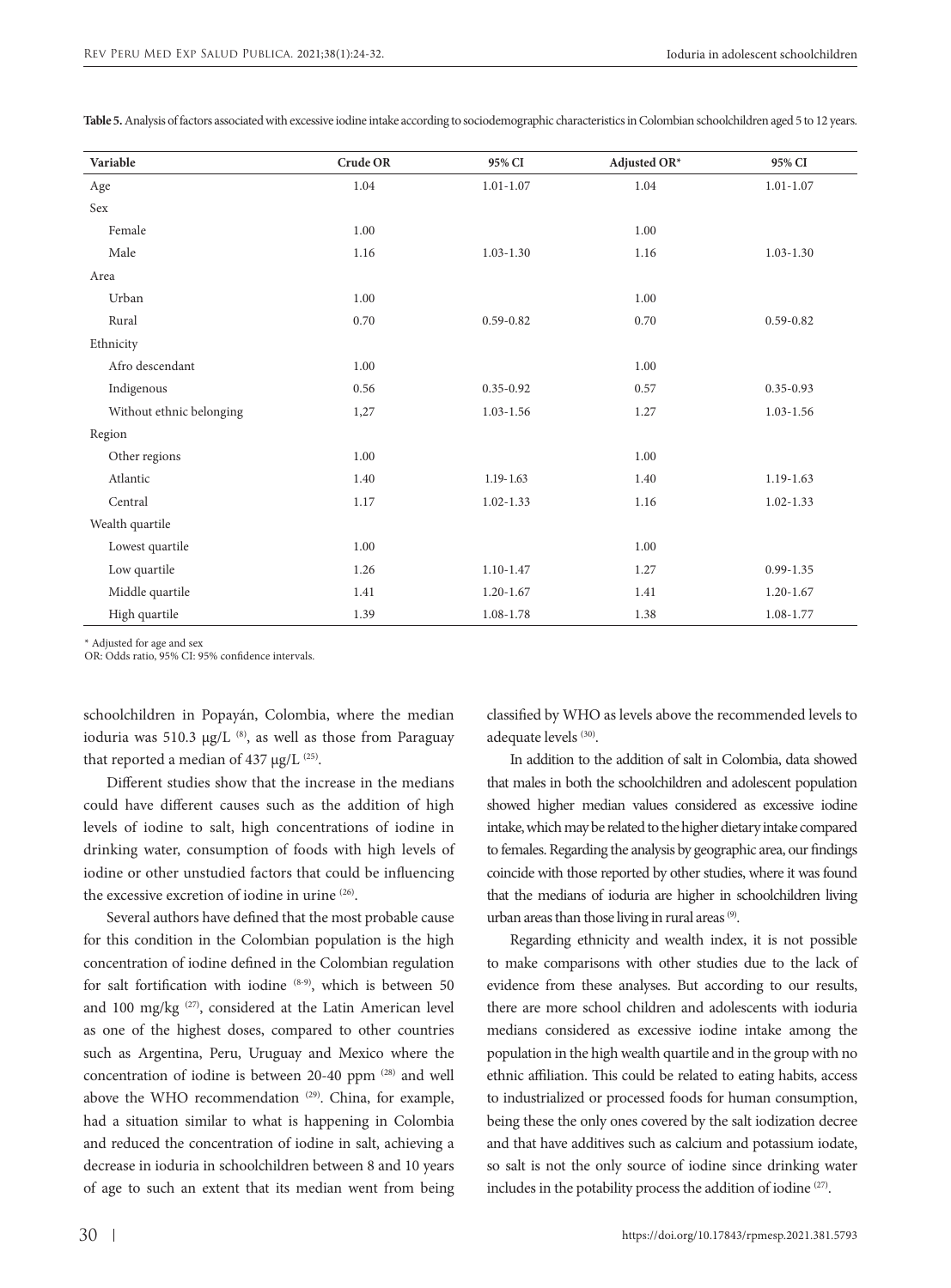| Variable                 | Crude OR | 95% CI        | Adjusted OR* | 95% CI        |
|--------------------------|----------|---------------|--------------|---------------|
| Age                      | 0.97     | $0.91 - 1.03$ | 0.95         | $0.90 - 1.03$ |
| Sex                      |          |               |              |               |
| Female                   | 1.00     |               | 1.00         |               |
| Male                     | 1.40     | $1.16 - 1.68$ | 1.40         | $1.17 - 1.69$ |
| Area                     |          |               |              |               |
| Urban                    | 1.00     |               | 1.00         |               |
| Rural                    | 0.72     | $0.58 - 0.88$ | 0.71         | $0.58 - 0.88$ |
| Ethnicity                |          |               |              |               |
| Afro descendant          | 1.00     |               | 1.00         |               |
| Indigenous               | 0.61     | $0.37 - 0.98$ | 0.61         | $0.38 - 0.97$ |
| Without ethnic belonging | 1.15     | $0.85 - 1.56$ | 1.16         | $0.85 - 1.57$ |
| Region                   |          |               |              |               |
| Other regions            | 1.00     |               | 1.00         |               |
| Atlantic                 | 1.13     | $0.90 - 1.42$ | 1.13         | $0.89 - 1.43$ |
| Central                  | 1.05     | $0.86 - 1.30$ | 1.06         | $0.86 - 1.30$ |
| Wealth quartile          |          |               |              |               |
| Lowest quartile          | 1.00     |               | 1.00         |               |
| Low quartile             | 1.24     | $1.00 - 1.53$ | 1.25         | $1.00 - 1.54$ |
| Middle quartile          | 1.06     | $0.83 - 1.36$ | 1.07         | $0.83 - 1.39$ |
| High quartile            | 1.35     | $0.98 - 1.86$ | 1.37         | $0.99 - 1.88$ |

**Table 6.** Analysis of factors associated with excessive iodine intake according to sociodemographic characteristics in Colombian adolescents between 13 and 17 years of age.

\* Adjusted for age and sex

OR: Odds ratio, 95% CI: 95% confidence intervals.

The strengths of this study are the size and representativeness of the sample in relation to the national territory, which allowed disaggregated analyses for all the variables defined in the ENSIN. In addition, the quality of the urine samples is to be highlighted; however, there was no evaluation of thyroid function and autoimmunity and there was no information related to iodine content in table salt of the people surveyed, nor were the levels of iodine or salt consumption in the intake estimated.

In conclusion, it is essential to review the fortification process to modify the current salt iodization decree and reduce its concentration to the levels suggested by the WHO, in addition to implementing systems to monitor the ioduria situation in the population to control the levels of excessive iodine intake. Considering the above, we suggest that there should be more research in order to evaluate access to iodine sources, dietary habits associated with salt consumption, and iodine levels in salt for human consumption.

Iodine deficiency in this population is low, but it is necessary to identify it in order to implement specific strategies and reduce the risk of IDD. However, the public health problem

in the schoolchildren and adolescent population in Colombia is excessive iodine intake, which in addition to being mainly associated with the high concentration of iodine added in the salt fortification process, it was shown that older age, living in urban areas, being located in the Atlantic and Central regions, belonging to the upper quartile of wealth and being recognized as not belonging to an ethnic group, increases the probability of schoolchildren to have excessive iodine intake; the same situation was observed for male adolescents and residents of the urban areas.

**Authors' contributions:** MG, AF and JR participated in the conception of the article, the scientific approach of the project, the processing and analysis of the information, its drafting and approval of the final version. In addition, JR carried out the selection of the sample and sampling frame. AF obtained funding for the project.

**Funding:** We thank and credit the Instituto Nacional de Salud, Ministerio de Salud y Protección Social, Universidad Nacional de Colombia, Prosperidad Social and Instituto Colombiano de Bienestar Familiar for their financial support for the project.

**Conflict of interest:** The authors declare that they have no conflicts of interest.